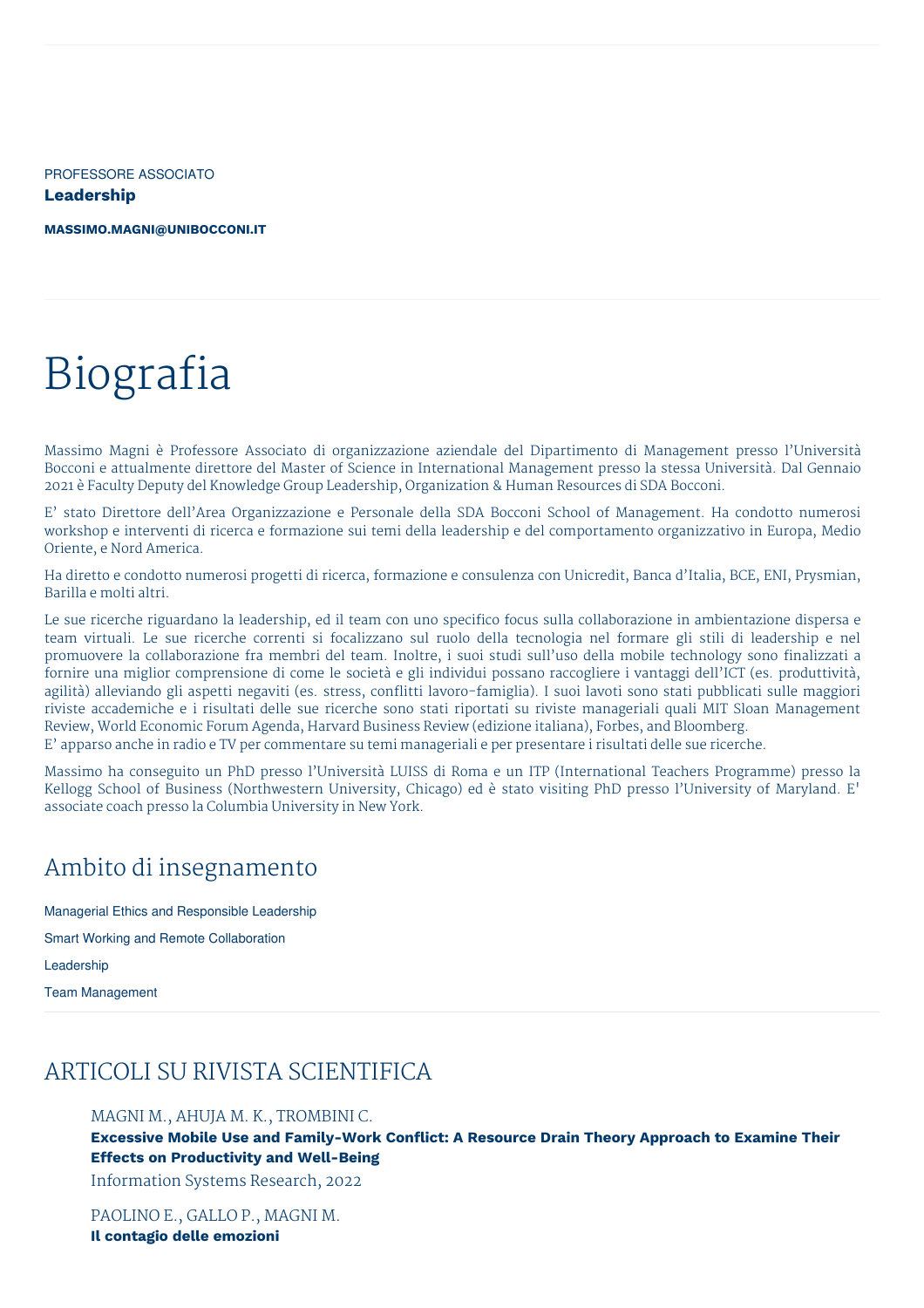Harvard Business Review Italia, 2020, vol.Aprile

MAGNI M., MARUPING L. **Unleashing innovation with collaboration platforms** Mit Sloan Management Review, 2019, pp.23-27

MAGNI M., PALMI P., SALVEMINI S. **Under pressure! Team innovative climate and individual attitudes in shaping individual improvisation** European Management Journal, 2018, vol.36, no. 4, pp.474-484

MAGNI M., AHUJA M. K., MARUPING L. M. **Distant but Fair: Intra-Team Justice Climate and Performance in Dispersed Teams** Journal of Management Information Systems, 2018, vol.35, no. 4, pp.1031-1059

GALLO P., MAGNI M. **il sottile confine tra extra mile e stress** Harvard Business Review Italia, 2017, vol.6, pp.74-78

CAPPETTA R., MAGNI M.

**Locus of control and individual learning: the moderating role of interactional justice** International Journal of Training and Development, 2015, vol.19, no. 2, pp.110-124

MAGNI M., MARUPING L.

**Motivating employees to explore collaboration technology in team contexts** Mis Quarterly, 2015, vol.39, no. 1, pp.1-16

MAGNI M., MARUPING L. M., HOEGL M., PROSERPIO L. **Managing the Unexpected Across Space: Improvisation, Dispersion, and Performance in NPD Teams** Journal of Product Innovation Management, 2013, vol.30, no. 5, pp.1009-1026

MAGNI M., ANGST C., AGARWAL R.

**Everybody Needs Somebody: The Influence of Team Network Structure on Information Technology Use** Journal of Management Information Systems, 2013, vol.29, no. 3, pp.9-42

# MONOGRAFIE O TRATTATI SCIENTIFICI

#### CAPORARELLO L., MAGNI M.

**Team Management - III Ed. Creare e Gestire Team Flessibili e Resilienti** Egea, Milano, Italia, 2022

CAPORARELLO L., MAGNI M. **La forza della squadra** Egea, Milano, Italia, 2018

#### CAPORARELLO L., MAGNI M.

**Team management -II Ed. Come gestire e migliorare il lavoro di squadra** Egea, Milano, Italia, 2015

# CONTRIBUTI IN VOLUME, CAPITOLI O SAGGI SCIENTIFICI

CAPORARELLO L., MAGNI M., PENNAROLA F. **All That Glitters Is Not Gold: Alleged Innovations In Human Computer Interaction** in *IS, Management, Organization and Control: Smart Practices and Effects*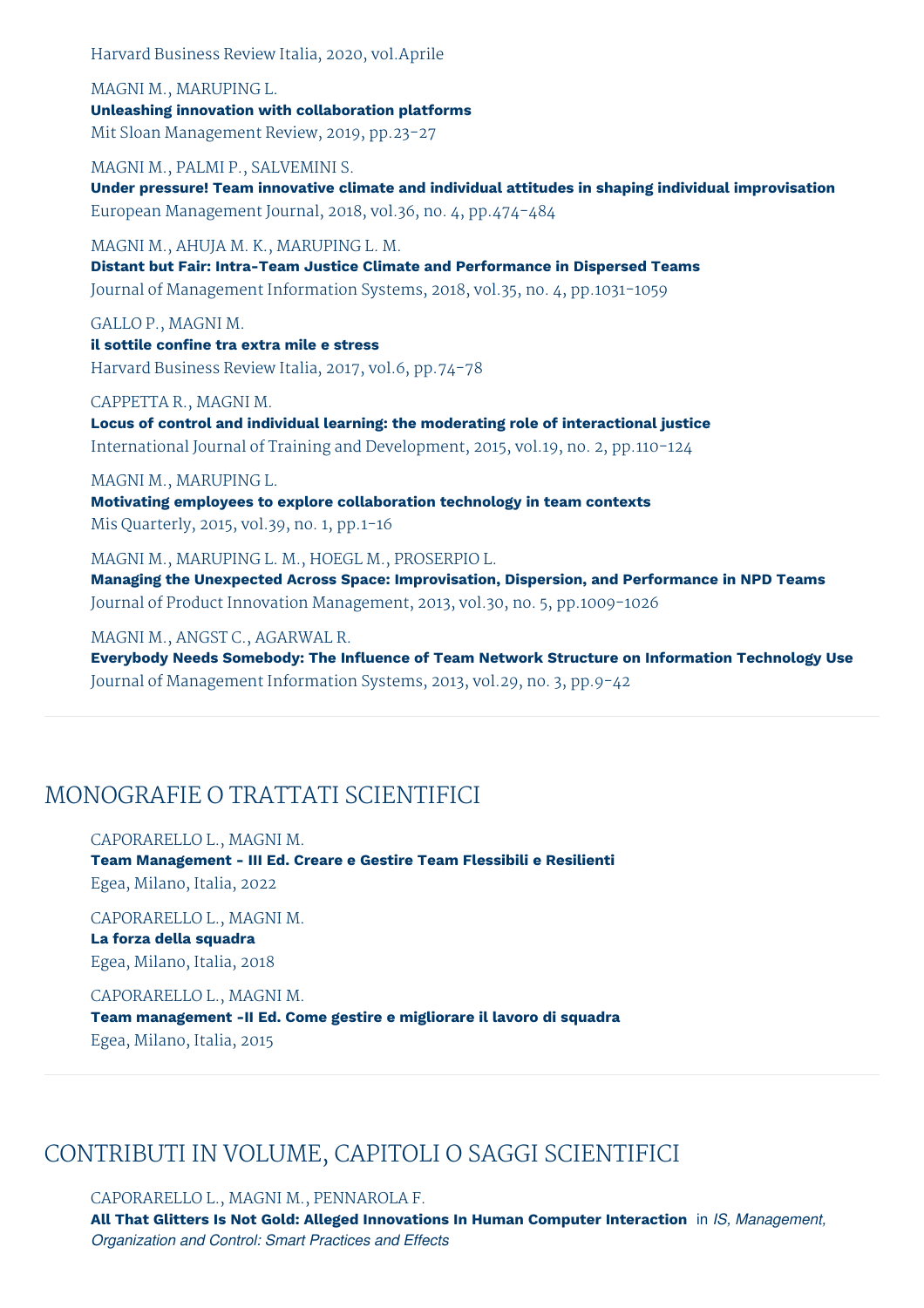Daniela Baglieri, Concetta Metallo, Cecilia Rossignoli, Mario Pezzillo Iacono (a cura di), Springer, pp.179- 190, 2014

CAPORARELLO L., MAGNI M., PENNAROLA F.

**Improving information exchange effectiveness through data compression techniques** in *IS, Management, Organization and Control: Smart Practices and Effects*

Daniela Baglieri, Concetta Metallo, Cecilia Rossignoli, Mario Pezzillo Iacono (a cura di), Springer, pp.229- 243, 2014

CAPORARELLO L., MAGNI M. **La negoziazione in azienda** in *Operare in situazioni complesse – la negoziazione nei contesti critici* Ciro Guida, Massimo Picozzi (a cura di), Egea, pp.223-234, 2014

### CASI PUBBLICATI IN COLLANE INTERNAZIONALI

MANZONI B., CAPORARELLO L., MAGNI M., PAOLINO E. **The Business Relationship Manager in UBIS: An Integration Role?** 2015, The Case Centre, Gran Bretagna

# NOTE DI RICERCA O BREVI ARTICOLI SU RIVISTA

BAGDADLI S., CAPORARELLO L., CUOMO S., MAGNI M., MANZONI B., ONDOLI C., RAFFAGLIO M. **Il group coaching: quando il metodo favorisce la creatività** 2022, Harvard Business Review Italia, Italia

## PROCEEDINGS/PRESENTATIONS

#### SUNDRUP R. Z., AHUJA M. K., MAGNI M.

**Mitigation of Work-Family Frustration in Dual-Earner Couples during COVID-19** *81st Annual Meeting of the Academy of Management (AOM 2021), 30 July-3 Augus,t 2021, (online)*

#### CAPORARELLO L., MAGNI M., PENNAROLA F.

**Let's learn together: team integration climate, individual states and learning using computer-based simulations**

13th Conference of the Italian Chapter of AIS (Association for Information Systems) - October 7-8 2016, Verona, Italia

#### CAPPETTA R., MAGNI M.

**Employee self-service technology and performance: the role of learning transfer and involvement** *International Conference on Information Systems (ICIS) - December 13-15, 2015, Fort Worth, Texas, Stati Uniti d'America*

#### CAPORARELLO L., MAGNI M., PENNAROLA F.

**Does Culture Make The Difference? Technology Acceptance And Diffusion In India** *Mediterranean Conference on Information Systems - September 3-5, 2014, Verona, Italia*

ABRAMO F., BUSACCA B., DI BATTISTA M., LIBENZI R., MAGNI M., PANZERA E., RAFFAGLIO M., ROMANO R.

**Ri-Energizzare le Organizzazioni: il ruolo dell'HR leader**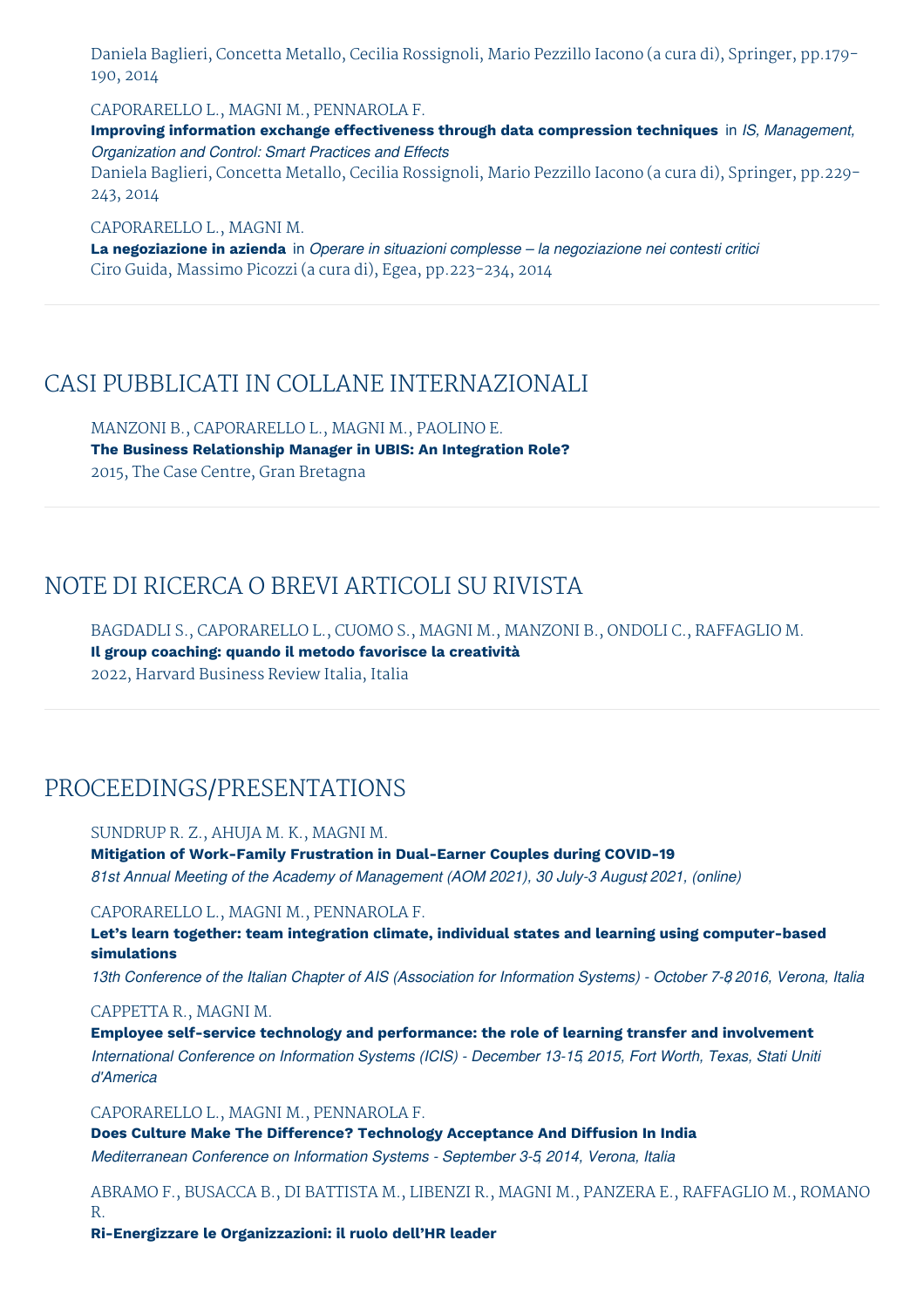*Convegno: "Ri-energizzare le organizzazioni: il ruolo dell'HR leader" - 27 Febbraio, 2014, Milano, Italia*

#### MARUPING L., MAGNI M.

**Task Characteristics, Team Processes and Individual Use of Collaboration Technology: Test of a Cross-Level Mediation Model**

*47th Hawaii International Conference on System Sciences (HICSS) - 6-9 January, 2014, Waikoloa, HI, Stati Uniti d'America*

CAPORARELLO L., MAGNI M., PENNAROLA F.

**All That Glitters Is Not Gold: Alleged Innovations In Human Computer Interaction** 10th Conference of the Italian Chapter of AIS (Association for Information Systems) - 14 December 2013, Milano, Italia

#### CAPORARELLO L., MAGNI M., PENNAROLA F.

**Improving information exchange effectiveness through data compression techniques** 10th Conference of the Italian Chapter of AIS (Association for Information Systems) - 14 December 2013, Milano, Italia

#### MAGNI M., AHUJA M., MARUPING L.

**Alleviating the Perils of Dispersion: A Study of Procedural Justice Climate and Team Innovation** 72nd Annual Meeting of the Academy of Management - The Informal Economy - 3-7 August 2012, Boston, Stati Uniti *d'America*

#### MAGNI M., CAPPETTA R., PROSERPIO L.

**Too much fun: how cognitive absorption and team learning behavior affect individual learning** *Academy of Management Meeting - August 12-16, 2011, San Antonio, Texas, Stati Uniti d'America*

#### MAGNI M., MARUPING L., CAPORARELLO L., BASAGLIA S.

**Innovating with technology in team contexts: a trait activation theory perspective** *ICIS - International Conference on Information Systems, 2011, Shanghai, Cina*

#### CAPORARELLO L., MAGNI M., BASAGLIA S., SETHIA P.

**Behavioral integration and team creativity: the role of team absorptive capacity and technology usage** *WOA - Workshop Organizzazione Aziendale -16-18 giugno, 2010, Bologna, Italia*

#### MAGNI M., CAPORARELLO L., BASAGLIA S., MARUPING L.

**The effect of team climate and individual attributes on individual intention to explore a technology** *WOA - Workshop Organizzazione Aziendale - 16-18 giugno, 2010, Bologna, Italia*

#### MAGNI M., CAPORARELLO L., BASAGLIA S.

**The mediating role of IT knowledge integration capability in the relationship between team performance and team climate**

*17th European Conference on Information System - June 8-10, 2009, Verona, Italia*

#### MAGNI M., MARUPING L.

**Improvisation and performance in software development teams: the role of geographic dispersion** *ICIS - International Conference on Information Systems - December 14-17, 2008, Paris, Francia*

#### BASAGLIA S., CAPORARELLO L., MAGNI M., PENNAROLA F.

**Team level antecedents of individual usage of a new technology** *16th European Conference on Information Systems, ECIS -June 9-11, 2008, Galway, Irlanda*

#### AGARWAL R., MAGNI M., ANGST C.

**A multilevel investigation of normative and informational influences on extensiveness of individual technology use**

*International Conference on Information Systems (ICIS) 2007 - 9-12 December, 2007, Montreal, Canada*

BASAGLIA S., CAPORARELLO L., MAGNI M., PENNAROLA F. **Individual adoption of convergent mobile technologies in Italy** *itAIS Conference, October 3 - 4, 2007, Isola di San Servolo, VE, Italia*

BASAGLIA S., CAPORARELLO L., MAGNI M., PENNAROLA F. **How CIOs can improve their mindfulness in the process of IT adoption**